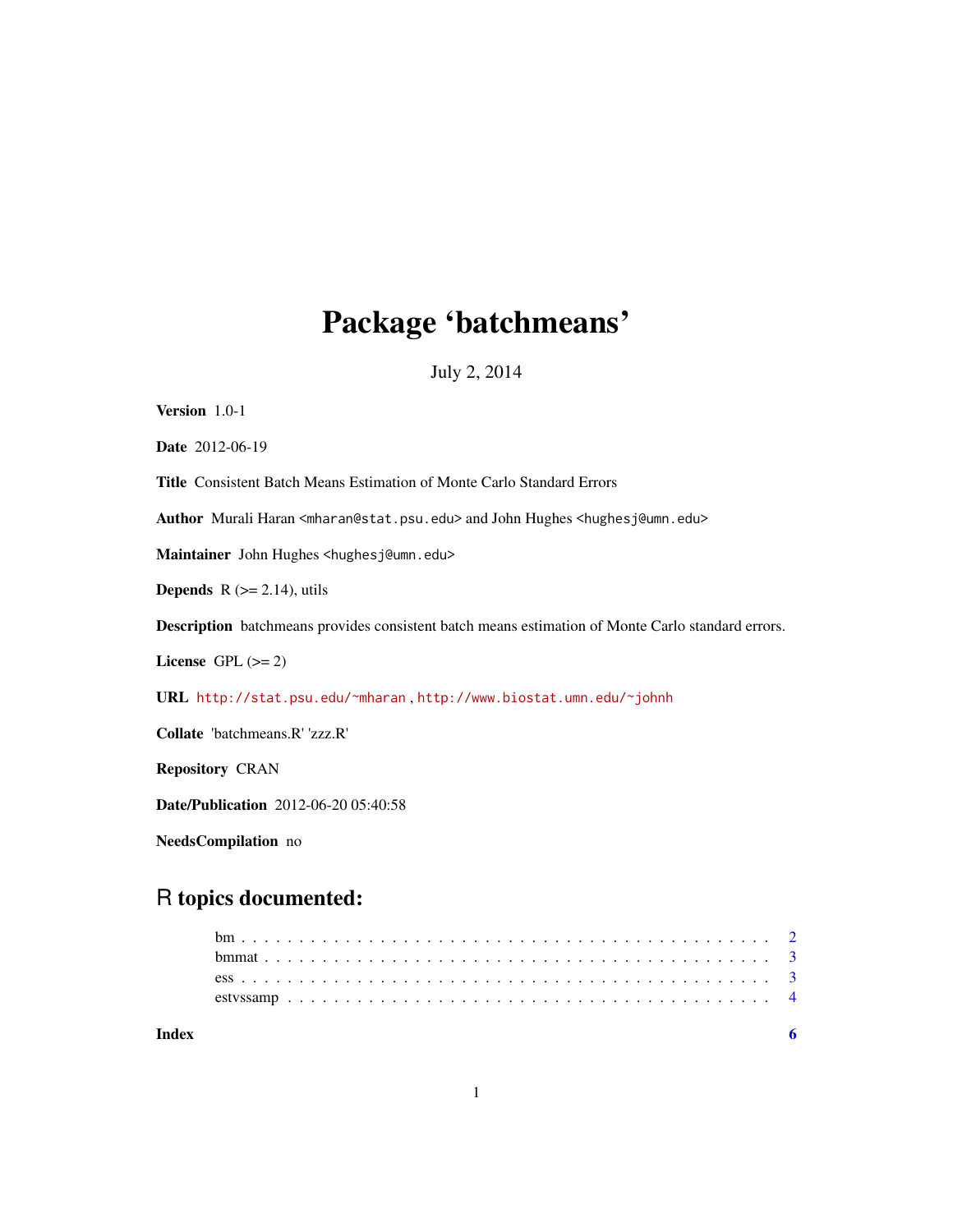<span id="page-1-1"></span><span id="page-1-0"></span>bm *Perform consistent batch means estimation on a vector of values from a Markov chain.*

#### Description

Perform consistent batch means estimation on a vector of values from a Markov chain.

#### Usage

 $bm(x, size = "sgroot", warn = FALSE)$ 

#### Arguments

| $\mathsf{x}$ | a vector of values from a Markov chain.                                                                                                                                                                                                                                |
|--------------|------------------------------------------------------------------------------------------------------------------------------------------------------------------------------------------------------------------------------------------------------------------------|
| size         | the batch size. The default value is "sqroot", which uses the square root of<br>the sample size. "cuberoot" will cause the function to use the cube root of<br>the sample size. A numeric value may be provided if neither "sqroot" nor<br>"cuberoot" is satisfactory. |
| warn         | a logical value indicating whether the function should issue a warning if the<br>sample size is too small (less than 1,000).                                                                                                                                           |

#### Value

bm returns a list with two elements:

| est | the mean of the vector.                                                |
|-----|------------------------------------------------------------------------|
| se  | the MCMC standard error based on the consistent batch means estimator. |

#### References

Jones, G. L., Haran, M., Caffo, B. S. and Neath, R. (2006) Fixed-width output analysis for Markov chain Monte Carlo. *Journal of the American Statistical Association*, 101, 1537–1547.

The following article is less technical and contains a direct comparison to the Gelman-Rubin diagnostic.

Flegal, J. M., Haran, M. and Jones, G. L. (2008) Markov chain Monte Carlo: Can we trust the third significant figure? *Statistical Science*, 23, 250–260.

#### See Also

[bmmat](#page-2-1), which applies bm to each column of a matrix or data frame.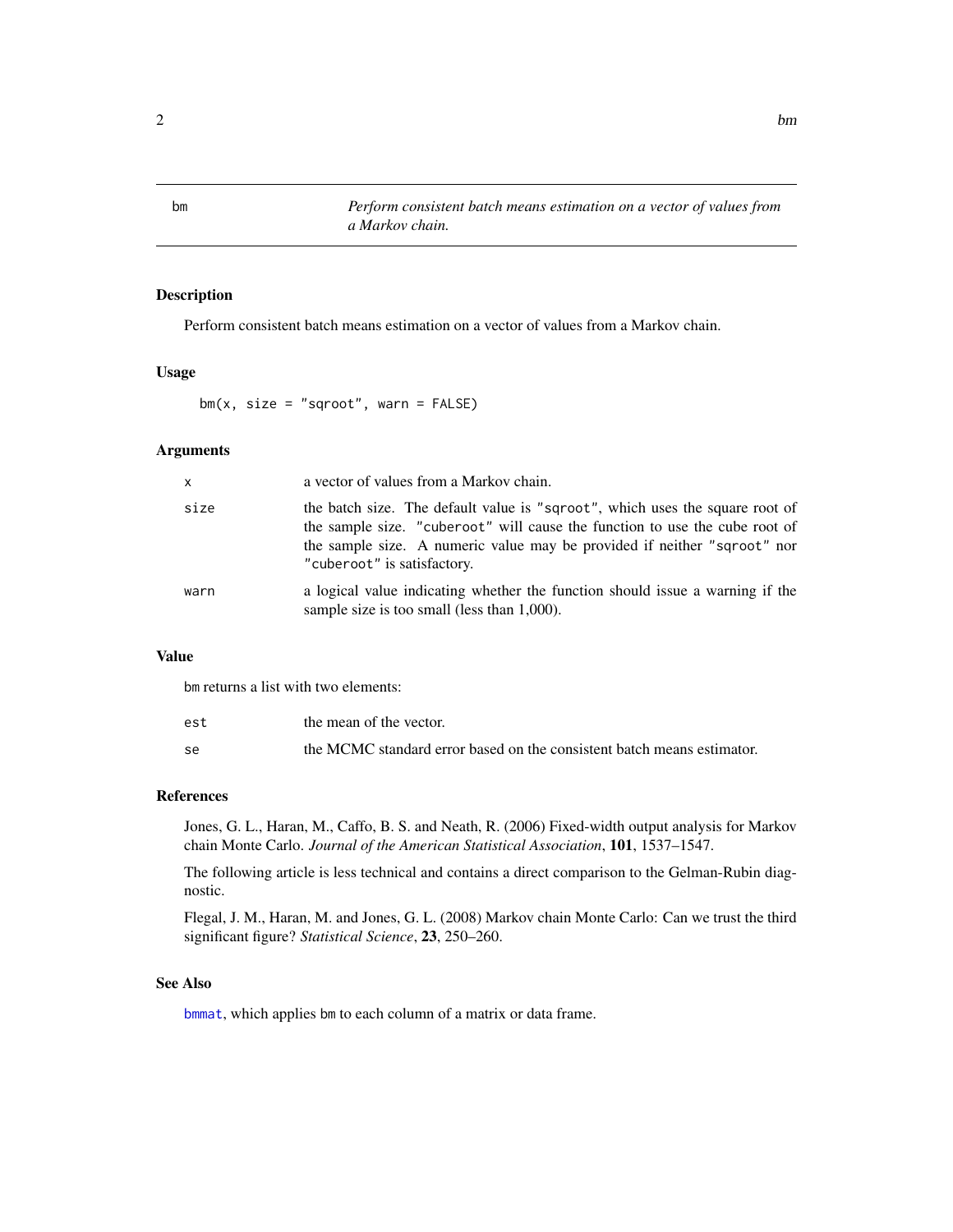<span id="page-2-1"></span><span id="page-2-0"></span>

#### Description

Apply bm to each column of a matrix or data frame of MCMC samples.

#### Usage

bmmat(x)

#### Arguments

x a matrix or data frame with each row being a draw from the multivariate distribution of interest.

#### Value

bmmat returns a matrix with  $ncol(x)$  rows and two columns. The row names of the matrix are the same as the column names of x. The column names of the matrix are "est" and "se". The jth row of the matrix contains the result of applying bm to the *j*th column of  $x$ .

#### See Also

[bm](#page-1-1), which performs consistent batch means estimation for a vector.

| ess | Estimate effective sample size (ESS) as described in Kass et al. (1998) |
|-----|-------------------------------------------------------------------------|
|     | and Robert and Casella $(2004; p. 500)$ .                               |

#### Description

Estimate effective sample size (ESS) as described in Kass et al. (1998) and Robert and Casella (2004; p. 500).

#### Usage

 $ess(x, \text{ims } = \text{TRUE}, \text{ verbose } = \text{FALSE})$ 

#### Arguments

| x       | a vector of values from a Markov chain.                                                                                                                                                        |
|---------|------------------------------------------------------------------------------------------------------------------------------------------------------------------------------------------------|
| imse    | logical. If TRUE, use an approach that is analogous to Geyer's initial monotone<br>positive sequence estimator (IMSE), where correlations beyond a certain lag are<br>removed to reduce noise. |
| verbose | logical. If TRUE and imse $=$ TRUE, inform about the lag at which truncation<br>occurs, and warn if the lag is probably too small.                                                             |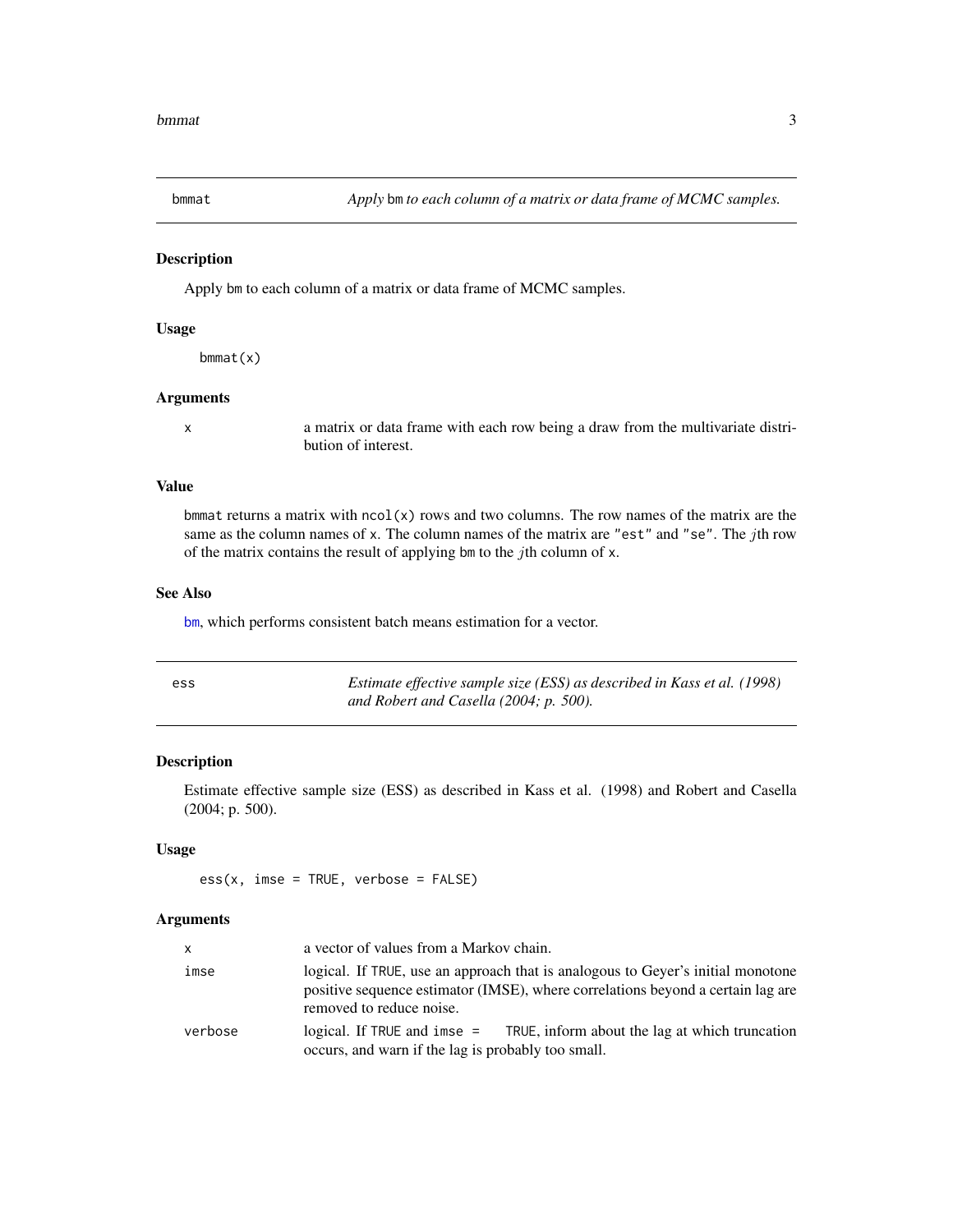#### <span id="page-3-0"></span>Details

ESS is the size of an iid sample with the same variance as the current sample. ESS is given by

$$
ESS = T/\eta,
$$

where

$$
\eta = 1 + 2 \sum
$$
 all lag autocorrelations.

#### Value

The function returns the estimated effective sample size.

#### References

Kass, R. E., Carlin, B. P., Gelman, A., and Neal, R. (1998) Markov chain Monte Carlo in practice: A roundtable discussion. *The American Statistician*, 52, 93–100.

Robert, C. P. and Casella, G. (2004) *Monte Carlo Statistical Methods*. New York: Springer.

Geyer, C. J. (1992) Practical Markov chain Monte Carlo. *Statistical Science*, 7, 473–483.

| estvssamp | Create a plot that shows how Monte Carlo estimates change with in- |
|-----------|--------------------------------------------------------------------|
|           | creasing sample size.                                              |

#### Description

Create a plot that shows how Monte Carlo estimates change with increasing sample size.

#### Usage

```
estvssamp(x, fun = mean,
 main = "Estimates vs Sample Size", add = FALSE, ...)
```
#### Arguments

| X        | a sample vector.                                                                            |
|----------|---------------------------------------------------------------------------------------------|
| fun      | a function such that $E(fun(x))$ is the quantity of interest. The default is fun =<br>mean. |
| main     | an overall title for the plot. The default is "Estimates vs Sample Size".                   |
| add      | logical. If TRUE, add to a current plot.                                                    |
| $\cdots$ | additional arguments to the plotting function.                                              |

#### Value

NULL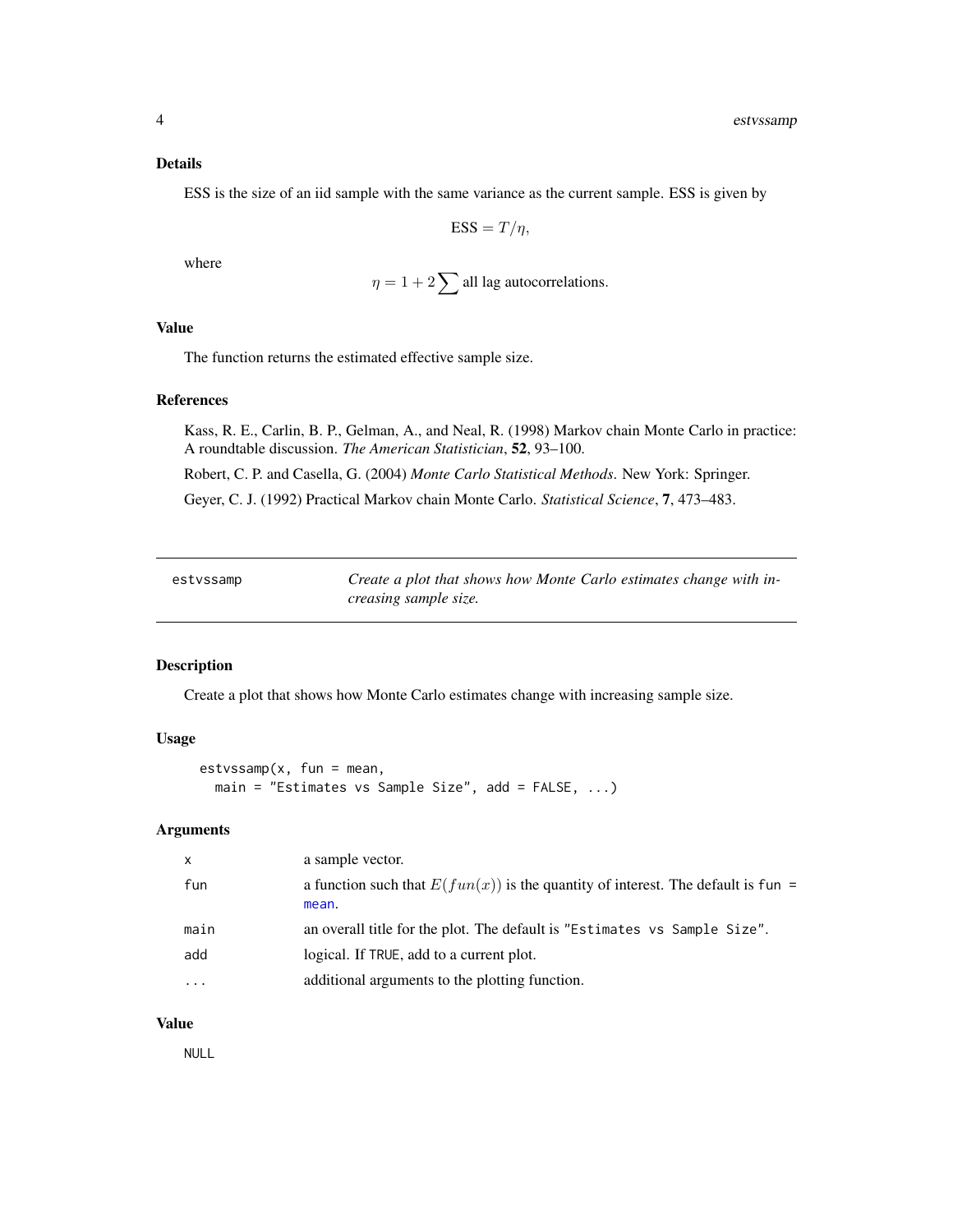### estvssamp 5

### Examples

```
## Not run:
estvssamp(x, main = expression(E(beta)))
estvssamp(y, add = TRUE, lty = 2, col = "red")
## End(Not run)
```